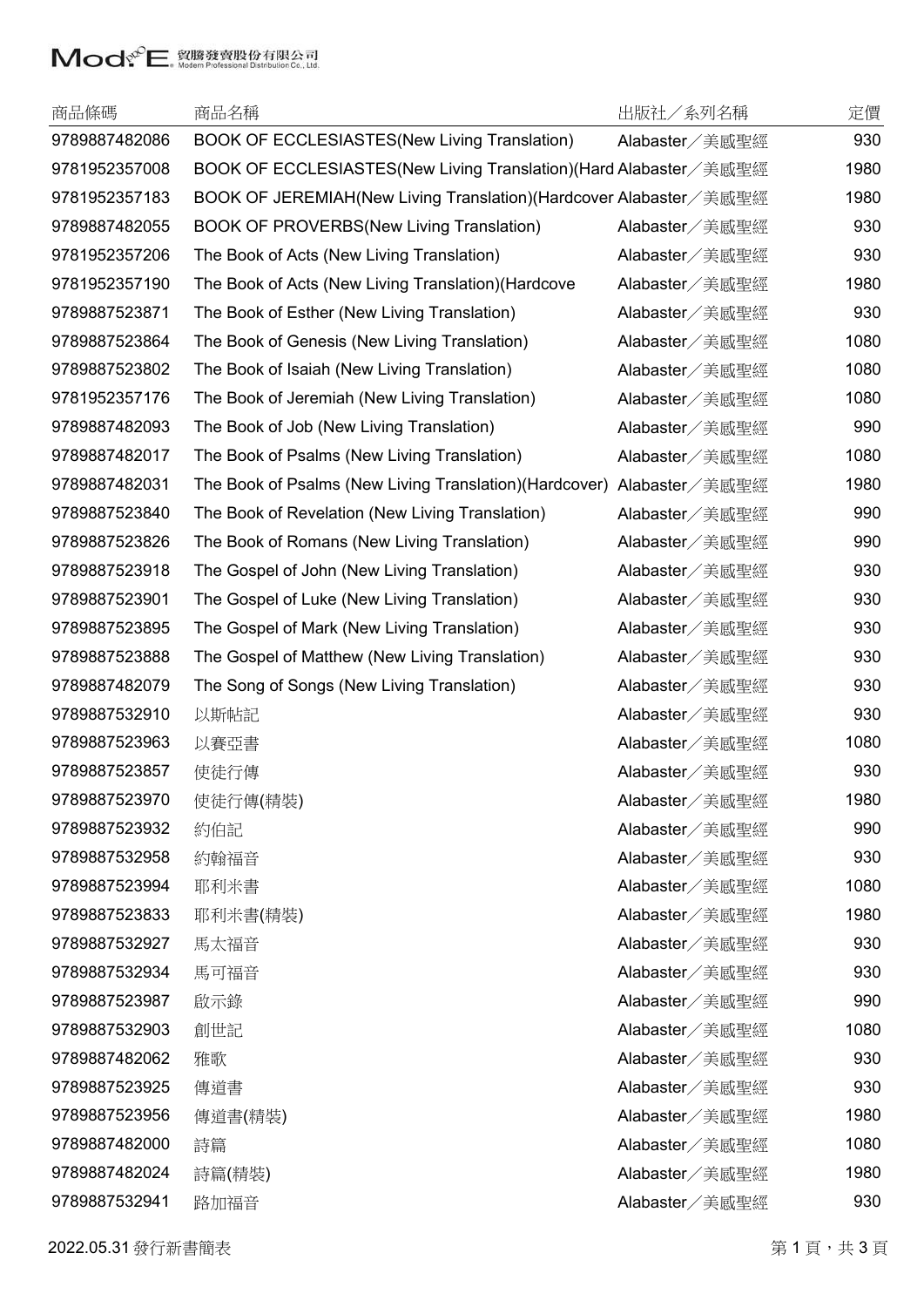## Moder Professional Distribution Co. [1]

| 商品條碼          | 商品名稱              | 出版社/系列名稱       | 定價  |
|---------------|-------------------|----------------|-----|
| 9789887482048 | 箴言                | Alabaster/美感聖經 | 930 |
| 9789887523949 | 羅馬書               | Alabaster/美感聖經 | 990 |
| 9789575508456 | 荒漠甘泉(新版花草粉紅精裝)    | 中主/靈修小品        | 160 |
| 9789866259227 | 以色列的恩膏(精裝)        | 以琳/以色列         | 280 |
| 9789866805653 | 相約在聖城(精裝)         | 以琳/以色列         | 280 |
| 9789867750662 | 神的海嘯              | 以琳/以色列         | 220 |
| 9789869183062 | 為神守密              | 以琳/末世預備        | 120 |
| 9789869334860 | 黃金雨               | 以琳/末世預備        | 100 |
| 9789866259388 | 傾倒你心              | 以琳/末世預備        | 120 |
| 9789869183031 | 因為愛,神蹟在這裡!(精裝)    | 以琳/宣教          | 280 |
| 9789866805011 | 行在神蹟中             | 以琳/恩賜職務        | 220 |
| 9789866259920 | 為何魔鬼不要你方言禱告?      | 以琳/恩賜職務        | 150 |
| 9789869556088 | 揭開方言的奧祕           | 以琳/恩賜職務        | 150 |
| 9789869658201 | 超自然的恩膏(精裝)        | 以琳/恩賜職務        | 180 |
| 9789869658256 | 聖靈超自然的澆灌(精裝)      | 以琳/恩賜職務        | 180 |
| 9789579209182 | 登耶和華的山(精裝)        | 以琳/傳記          | 250 |
| 9789869690522 | 耗竭重生(精裝)          | 以琳/醫治          | 280 |
| 9789579209120 | 健康不求人             | 以琳/醫治          | 150 |
| 9789867750358 | 火把與寶劍             | 以琳/屬靈爭戰        | 200 |
| 9789579183529 | 末日決戰              | 以琳/屬靈爭戰        | 220 |
| 9789579183673 | 末日的呼召             | 以琳/屬靈爭戰        | 250 |
| 9789869434898 | 超自然的釋放(精裝)        | 以琳/屬靈爭戰        | 350 |
| 9789866805257 | 敬拜的戰士(精裝)         | 以琳/屬靈爭戰        | 320 |
| 9789866259753 | 斷開掌控你的力量(精裝)      | 以琳/屬靈爭戰        | 350 |
| 9789866805875 | 屬天子民的爭戰(精裝)       | 以琳/屬靈爭戰        | 300 |
| 9789579209434 | 贖回這地(精裝)          | 以琳/屬靈爭戰        | 350 |
| 9789577276094 | 聖經的16堂人生學         | 宇宙光/探索・宗教      | 350 |
| 9789866059667 | 我們一起讀阿含-中阿含部(上)   | 老古/佛法經藏        | 480 |
| 9781634201735 | 經歷奇妙恩典(精裝)        | 使者/Truth       | 380 |
| 9789887514947 | 唐代帝王詩歌與詩壇         | 初文/當代人文學術      | 390 |
| 9789624888973 | 上帝的故事花園(中英對照)(精裝) | 宗教教育/親子共讀      | 420 |
| 9789624888881 | 領袖真性情             | 宗教教育/靈・情啟導     | 480 |
| 9789624889109 | 從割裂到圓融的生命境界(中英對照) | 宗教教育/靈修牧養      | 410 |
| 9789888743308 | 心動故事(3)           | 青森/Health      | 350 |
| 9789888743353 | 我是牌手              | 青森/Sport       | 510 |
| 9789866202360 | 耶穌的叮嚀-聖經故事(精裝)    | 保羅/兒童繪本        | 420 |
| 9789866202353 | 挑戰真愛(精裝)          | 保羅/兩性關係        | 350 |
| 9789860639834 | 一條淚珠串成的項鍊(精裝)     | 南十字/有容繪本       | 320 |